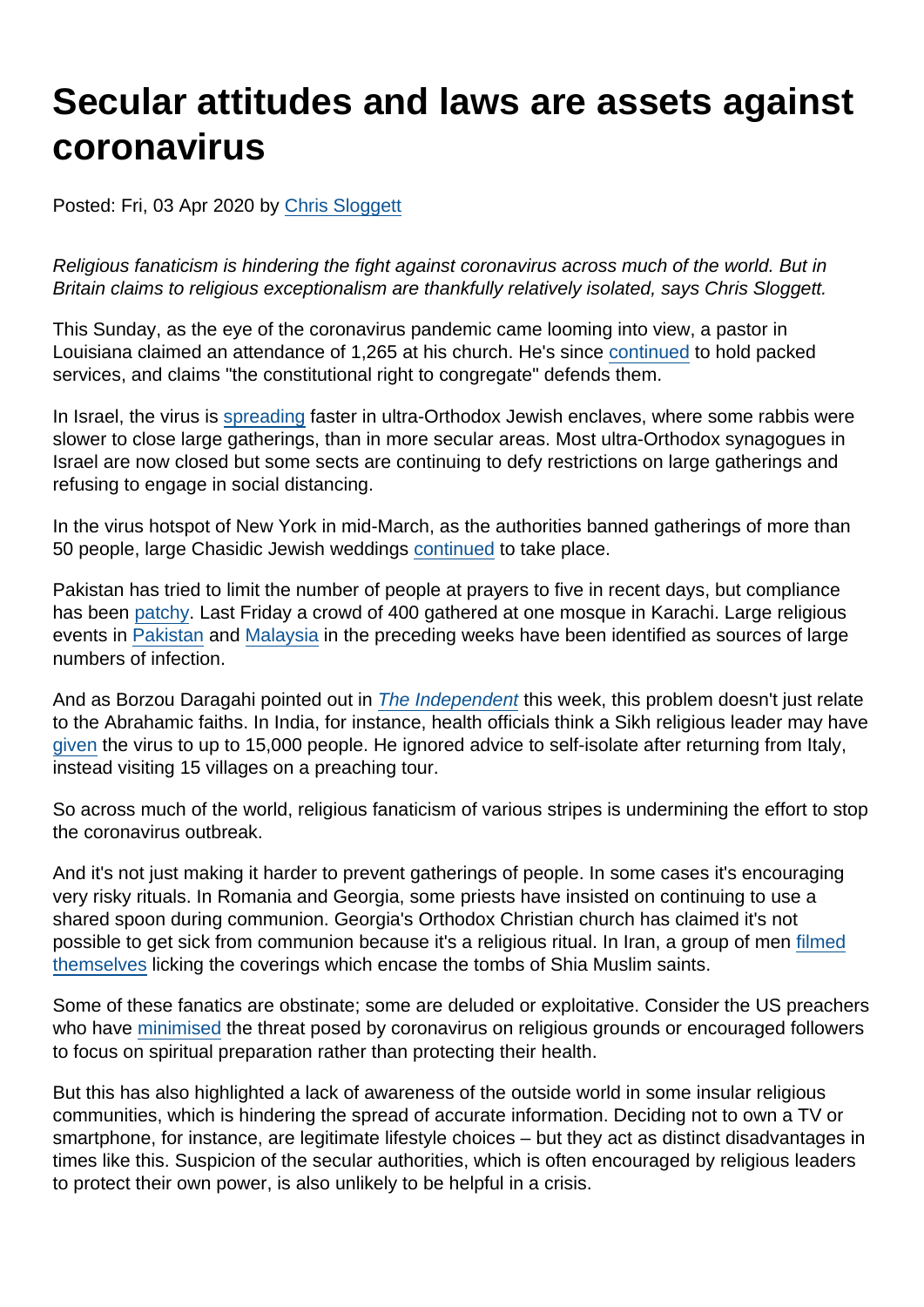At a time of such dramatic and unsettling change, it's not surprising to find some religious fanatics refusing to play ball, or just unaware of the importance of listening to health advice. And in time, as the reality of the threat has become apparent, much of the religious resistance – like the resistance that exists in some secular settings – has drifted away. The Russian Orthodox Church initially insisted it would only restrict activity if the Kremlin ordered it to do so; it's since advised worshippers not to visit churches. Some US preachers who initially decided not to cancel meetings and events have since moved them online.

But more alarmingly some politicians have indulged religious exceptionalism in the face of the virus. In the US state authorities in Michigan, Kansas and New Mexico have [created](https://www.au.org/media/press-releases/religious-services-shouldnt-be-excluded-from-bans-against-large-gatherings-to) religious exemptions to bans on public gatherings. Ohio's governor has publicly advised religious groups not to gather, but has also exempted religious institutions from a stay-at-home order. President Trump has said he wanted to see "packed churches" on Easter Sunday, before backtracking.

Iran, where the theocratic regime is reliant on the support of Islamic hardliners, has been slow to restrict activity at mosques and shrines. Brazil's president Jair Bolsonaro at first gave special treatment to religious services before a court suspended his decree.

What of the UK? A handful of [synagogues](https://www.theguardian.com/world/2020/mar/23/concern-ultra-orthodox-jews-not-get-message-coronavirus) and [mosques](https://www.lep.co.uk/health/coronavirus/prestons-mosques-advised-suspend-friday-prayers-due-coronavirus-2503539) remained open in the final few days before the government introduced its lockdown on 23 March. There have been [stories](https://www.thejc.com/news/uk-news/police-called-to-stamford-hill-to-stop-outdoor-prayer-meetings-1.498581) of the police being called to break up prayer meetings since then (along with untrue and counter-productive [stories](https://twitter.com/MaajidNawaz/status/1244573332974063617) of mosques remaining open after the lockdown). Some Orthodox Jewish groups are continuing to carry out [circumcisions](https://www.thejc.com/news/uk-news/progressive-movements-suspend-circumcision-ceremonies-while-orthodox-minimises-attendance-1.498457), albeit with reduced attendance. At least one religious minister has used the opportunity to sell 'plague protection kits' made of oil and string – a point the NSS has [raised](https://www.secularism.org.uk/news/2020/04/charity-regulator-to-look-into-sale-of-coronavirus-protection-kits) with the Charity Commission, which has since decided to investigate.

But these stories have been relatively isolated. On the whole we've been more fortunate. The government [confirmed](https://www.christiantoday.com/article/coronavirus-social-distance-guidance-applies-to-religious-gatherings-says-matt-hancock/134464.htm) that its social distancing guidance applied to religious gatherings, just like secular ones, in mid-March. And groups including the [Church of England,](https://www.theguardian.com/world/2020/mar/17/church-of-england-suspends-services-coronavirus) the [Muslim Council of](https://mcb.org.uk/press-releases/mcb-calls-for-the-suspension-of-congregational-activities-at-uk-mosques-and-islamic-centres/) [Britain](https://mcb.org.uk/press-releases/mcb-calls-for-the-suspension-of-congregational-activities-at-uk-mosques-and-islamic-centres/) and the [Board of Deputies of British Jews](https://www.bod.org.uk/coronavirus/) responded helpfully. Places of worship have been closed on a widespread scale with minimal opposition.

In some cases religious groups' cultural norms and expectations are making it harder to uphold social distancing. But some community groups have [acknowledged](https://www.birminghammail.co.uk/black-country/fears-muslims-greater-risk-covid-18020409) this and are encouraging their followers to follow public health advice.

And where there is pressure to relax the rules to accommodate religious sensitivities, it's not being accommodated. In Birmingham some large religious funerals are [continuing](https://www.birminghammail.co.uk/news/midlands-news/police-chief-slams-city-mp-18033261) to take place. But the local council has [rejected](https://www.birminghammail.co.uk/news/midlands-news/request-increase-funeral-sizes-birmingham-18031396) a call to increase the number of people allowed to attend, despite a request on behalf of Muslims in the area.

With the stakes as high as they are, there's general agreement that religious freedom should be treated as a qualified right, rather than an absolute one. And the British people's relatively secular attitudes and laws are assets which help us to uphold that principle.

Politicians know they can restrict religious gatherings for the protection of public health; [Article 9](http://www.legislation.gov.uk/ukpga/1998/42/schedule/1/part/I/chapter/8) of the Human Rights Act explicitly says so. Religious groups can speak for themselves, but outside observers can fairly note the influence of benign external pressures on them. They have more reason to think unhelpful claims to exceptional treatment will go down badly. And they have more incentive to focus instead on sending a positive message, about the good work many of their followers are doing in the face of the crisis.